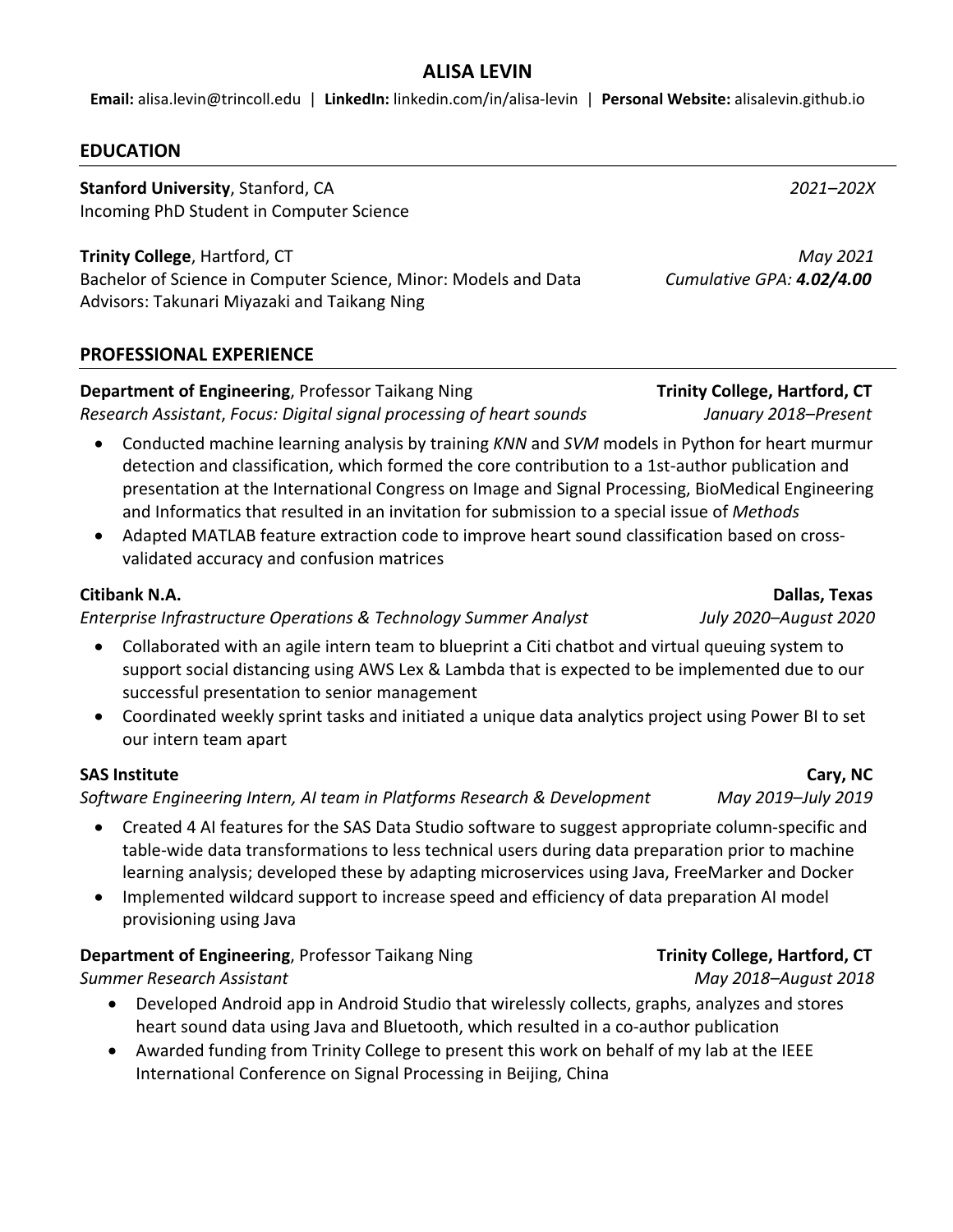## **PUBLICATIONS**

**A. Levin**, A. Ragazzi, S. Szot, T. Ning, "A Machine Learning Approach to Heart Murmur Detection and Classification." In *Methods Special Issue on Machine Learning Methods for Bio-Medical Image and Signal Processing: Recent Advances*. (Extended version of A. Levin, A. Ragazzi, S. Szot, T. Ning, "A Machine Learning Approach to Heart Murmur Detection and Classification." In *2020 13th International Congress on Image and Signal Processing, BioMedical Engineering and Informatics)*. *By invitation, under review.*

**A. Levin**, A. Ragazzi, S. Szot, T. Ning, "A Machine Learning Approach to Heart Murmur Detection and Classification." In *2020 13th International Congress on Image and Signal Processing, BioMedical Engineering and Informatics (CISP-BMEI)*, pp. 521-525. IEEE, 2020.

S. Szot\*, **A. Levin**\*, A. Ragazzi, T. Ning, "A Wireless Digital Stethoscope Design." In *2018 14th IEEE International Conference on Signal Processing (ICSP)*, pp. 74-78. IEEE, 2018.

#### **HONORS & AWARDS**

| NSF Graduate Research Fellowship - In support of outstanding STEM graduate students                 |            | 2021-2026 |
|-----------------------------------------------------------------------------------------------------|------------|-----------|
| Travelers Companies Senior Research Prize - For top computer science senior research project        |            | 2021      |
| Presidential Scholarship - Full-tuition merit scholarship to Trinity College                        | 2017-2021  |           |
| NASA Undergraduate Scholarship – For dedication to science and technology research                  | 2019, 2021 |           |
| Phi Beta Kappa Honor Society - Nation's oldest and most prestigious academic honor society          |            | 2021      |
| Goldwater Scholarship - Most prestigious undergraduate STEM award                                   |            | 2020      |
| Computer Science President's Fellow - Top senior in Computer Science department                     |            | 2020      |
| Rewriting the Code Fellow - Professional program for college women in technology                    | 2019, 2020 |           |
| Phi Gamma Delta First Year Prize in Mathematics - For outstanding first year math achievements 2019 |            |           |
| Dean's Scholar Class of 2021 - Top 4% of Trinity College Class of 2021 based on GPA                 |            | 2018      |

## **PRESENTATIONS**

**Conference Presentation**. "A Machine Learning Approach to Heart Murmur Detection and Classification." Presented at the 2020 International Congress on Image and Signal Processing, BioMedical Engineering and Informatics, Online. October 18th, 2020.

**Conference Presentation**. "A Wireless Digital Stethoscope Design." Presented at the 2018 IEEE International Conference on Signal Processing, Beijing, China. August 13<sup>th</sup>, 2018.